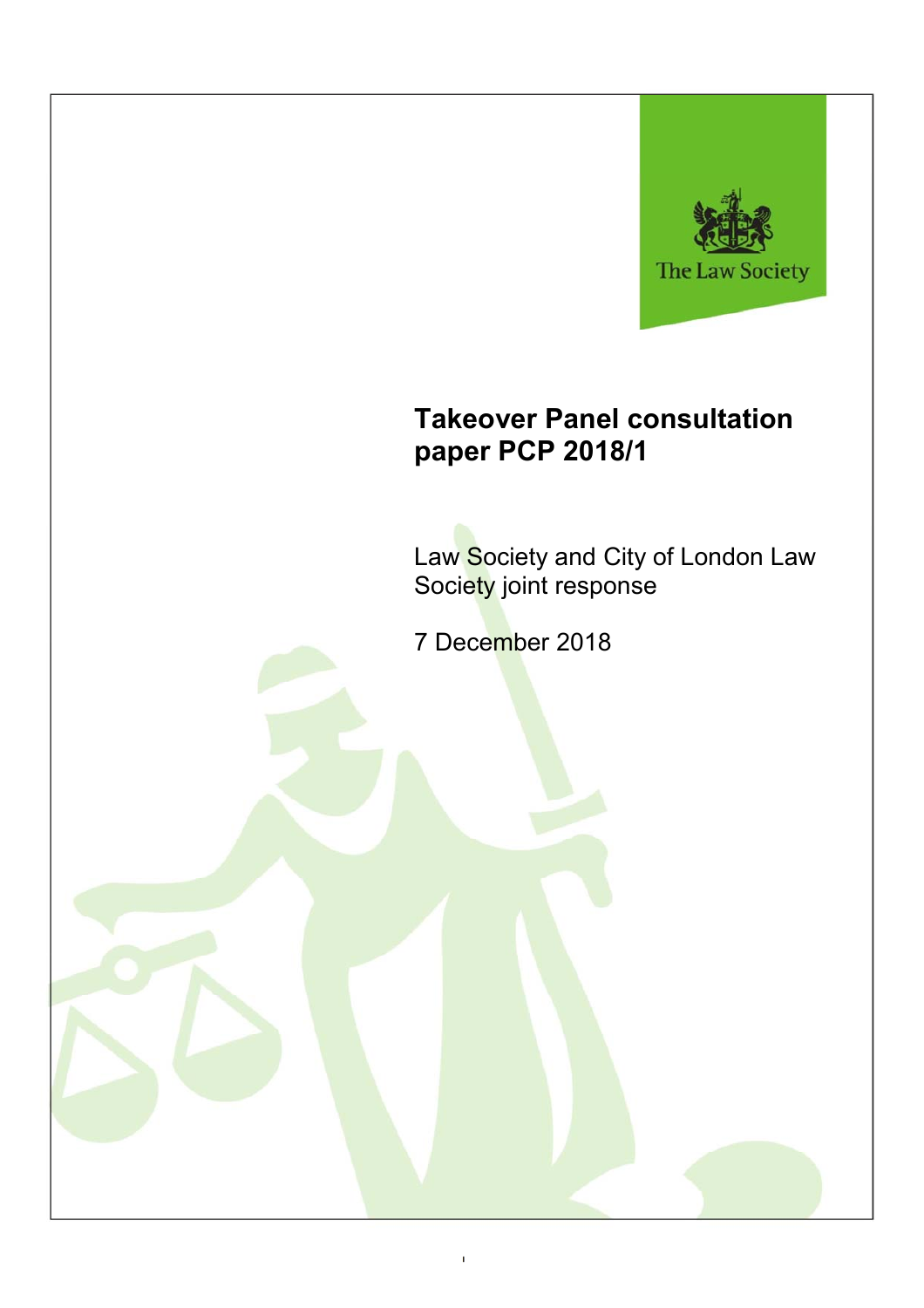#### **Introduction**

- 1. The views set out in this paper have been prepared by a Joint Working Party of the Company Law Committees of the City of London Law Society (**CLLS**) and the Law Society of England and Wales (the **Law Society**).
- 2. The CLLS represents approximately 17,000 City lawyers through individual and corporate membership, including some of the largest international law firms in the world. These law firms advise a variety of clients from multinational companies and financial institutions to Government departments, often in relation to complex, multijurisdictional legal issues. The CLLS responds to a variety of consultations on issues of importance to its members through its 19 specialist committees, and membership of its Company law Committee can be found at http://www.citysolicitors.org.uk/index.php?option=com\_content&view=category&id=115&Itemid= 469.
- 3. The Law Society is the professional body for solicitors in England and Wales, representing over 170,000 registered legal practitioners. It represents the profession to Parliament, Government and regulatory bodies in both the domestic and European arena and has a public interest in the reform of the law.
- 4. The Joint Working Party is made up of senior and specialist corporate lawyers from both the CLLS and the Law Society who have a particular focus on issues relating to takeovers.

#### **Response**

- **Q1 Is a period of 12 months prior to the commencement of the offer period an appropriate "look back" period in order for Rule 29 to apply to a valuation under the proposed Rule 29.1(a)(ii)?**
- 5. We agree that this is an appropriate period, and understand that this reflects a codification of current Panel practice.
- **Q2 Do you have any comments on the application of Rule 29 to a valuation published in the circumstances described in the proposed Rule 29.1(a)(i), (ii) or (iii)?**
- 6. We have no comments on this.
- **Q3 Do you have any comments on the proposed wording "unless the Panel considers that the valuation is not material to offeree company shareholders in making a properly informed decision as to the merits or demerits of the offer"?**
- 7. We have no comments on this.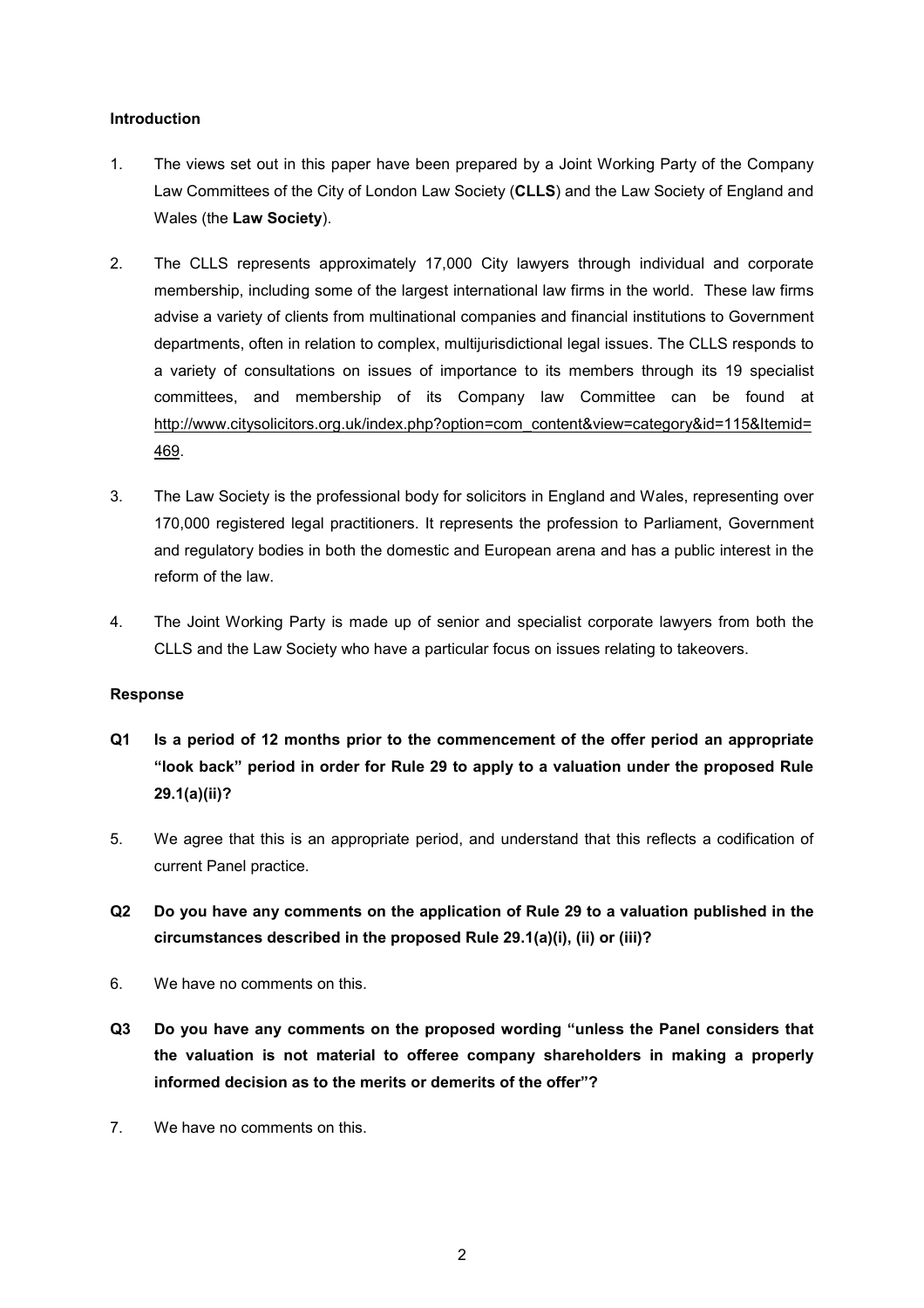## **Q4 Do you have any other comments on the proposed new NB at the beginning of Rule 29, the proposed Rule 29.1(a) or the proposed new Note on Rule 29.1?**

- 8. We note that the reporting exemptions that apply under the Code in respect of ordinary course forecasts have not been replicated for asset valuations. We are not wholly convinced by the reasons set out in paragraph 2.28 of the PCP for distinguishing the treatment of asset valuations from forecasts in this way – for example we would query whether asset valuations are necessarily of more fundamental importance to shareholders in assessing the offer, or more dependent on subjective judgements by directors, than profit forecasts. In this context, we note that in PCP 2010/1, when the introduction of the ordinary course exemption was first raised, the Panel aspired to bring in a consistent approach in relation to profit forecasts and asset valuations, with the aim of "improving the coherence and consistency of the approach in the Code towards the requirements for certain financial information, when published in the form of a profit forecast, an asset valuation, a merger benefits statement or any other quantified statement of effects" (para 1.1). Indeed, many of the arguments given in section 2.4 of that consultation seem to us to apply equally validly to profit forecasts and asset valuations. We would suggest that advantages of a consistent approach are considerable. See also our response to Q14 below in relation to no material change statements.
- 9. Where a valuation is included in the offer documentation but is not subject to Rule 29 (for example, where it is included in the company's financial statements or is otherwise considered by the Panel not to be material), it would be helpful to have clarification from the Panel as to whether it would expect disclaimer language to be included clarifying that the valuation has not been produced in accordance with the requirements of Rule 29.
- 10. Where a party to an offer has any extant third party valuations on its website at the commencement of the offer period (for example, mineral valuations or broker estimates of value), again it would be helpful to have clarification as to whether the Panel would require these to be removed if they are not reported on in accordance with Rule 29.

## **Q5 Should the specific types of asset valuations to which Rule 29 applies be those referred to in the proposed Rule 29.1(b)?**

11. We think it would be helpful to parties and their advisers for the Panel to issue a short practice statement in relation to those asset classes considered to be inside/outside the regime summarising the position set out in Section 3 of the PCP (including the examples given in paragraph 3.4 of the types of valuations where Rule 29 would not be applied and the approach to an "illustration of value" as referred to in paragraph 3.12). For example, although paragraph 3.4 of the PCP notes that pension fund surpluses or deficits would not usually be subject to Rule 29, the basis for this exception is not clear on the face of the revised Rule – although an estimate of any deficit would be included in the annual report, it is likely to be referred to by the parties during the course of the offer and therefore would not fall within the Note on Rule 29.1.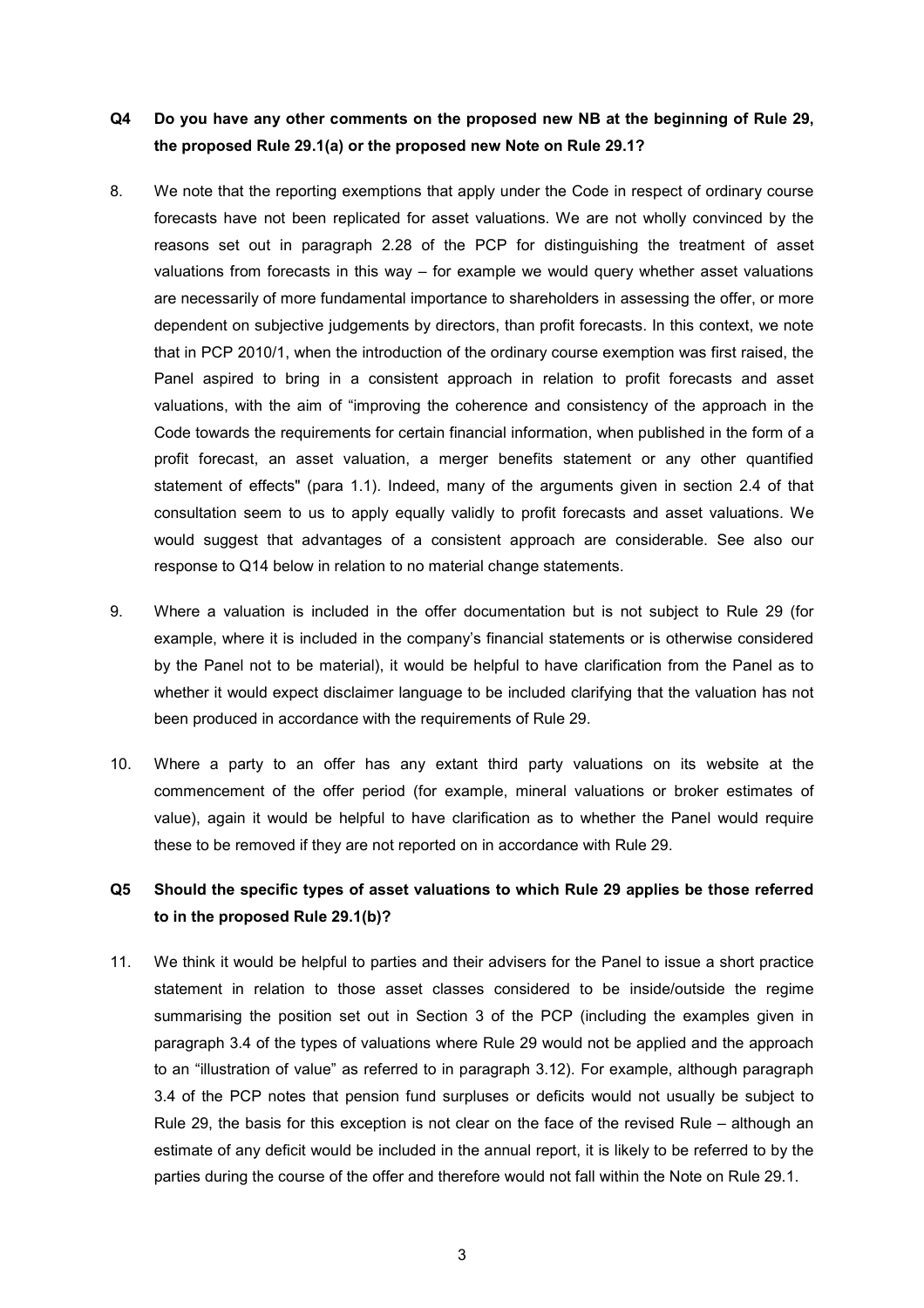- **Q6 Should the Panel have the ability to apply Rule 29 to a valuation of other assets or liabilities, as referred to in the proposed Rule 29.1(c)?**
- 12. We have no comments, other than as referred to in Q5 above.
- **Q7 Do you have any comments on the proposed Rules 29.1(b) and (c)?**
- 13. We have no comments, other than as referred to in Q5 above.
- **Q8 Do you have any comments on the proposed Rule 29.1(d) in relation to the publication of a net asset value or adjusted net asset value?**
- 14. We have no comments on this.
- **Q9 Should the Code require that a valuation published during the offer period must be in the form of, or accompanied by, a valuation report?**
- 15. We have no comments on this.
- **Q10 Should the Code require that a valuation report in respect of a valuation falling within the proposed Rule 29.1(a)(ii) or (iii) should be included in the offer document or the offeree board circular (as appropriate) or, if earlier, in the first announcement or document published during the offer period by the offeree company or the securities exchange offeror (as the case may be) which refers to that valuation?**
- 16. We have no comments on this.
- **Q11 Do you have any other comments on the proposed Rule 29.2, regarding the requirement for a valuation report, or on the proposed new Note on Rule 29.2, in relation to the circumstances where it is not possible to obtain a valuation report within the required timeframe?**
- 17. We have no comments on this, but note that it is helpful that the Note recognises some of the practical issues that can arise.
- **Q12 Do you have any comments on the proposed Rule 29.3 in relation to the requirements applying to valuers?**
- 18. It would be helpful for the Panel to provide additional clarity on the meaning of the reference (in Rule 29.3(a)(iii)) to the valuer satisfying "any relevant legal or regulatory requirements".

#### **Q13 Do you have any comments on the proposed Rule 29.4 in relation to a valuation report?**

19. We do not have any comments on this.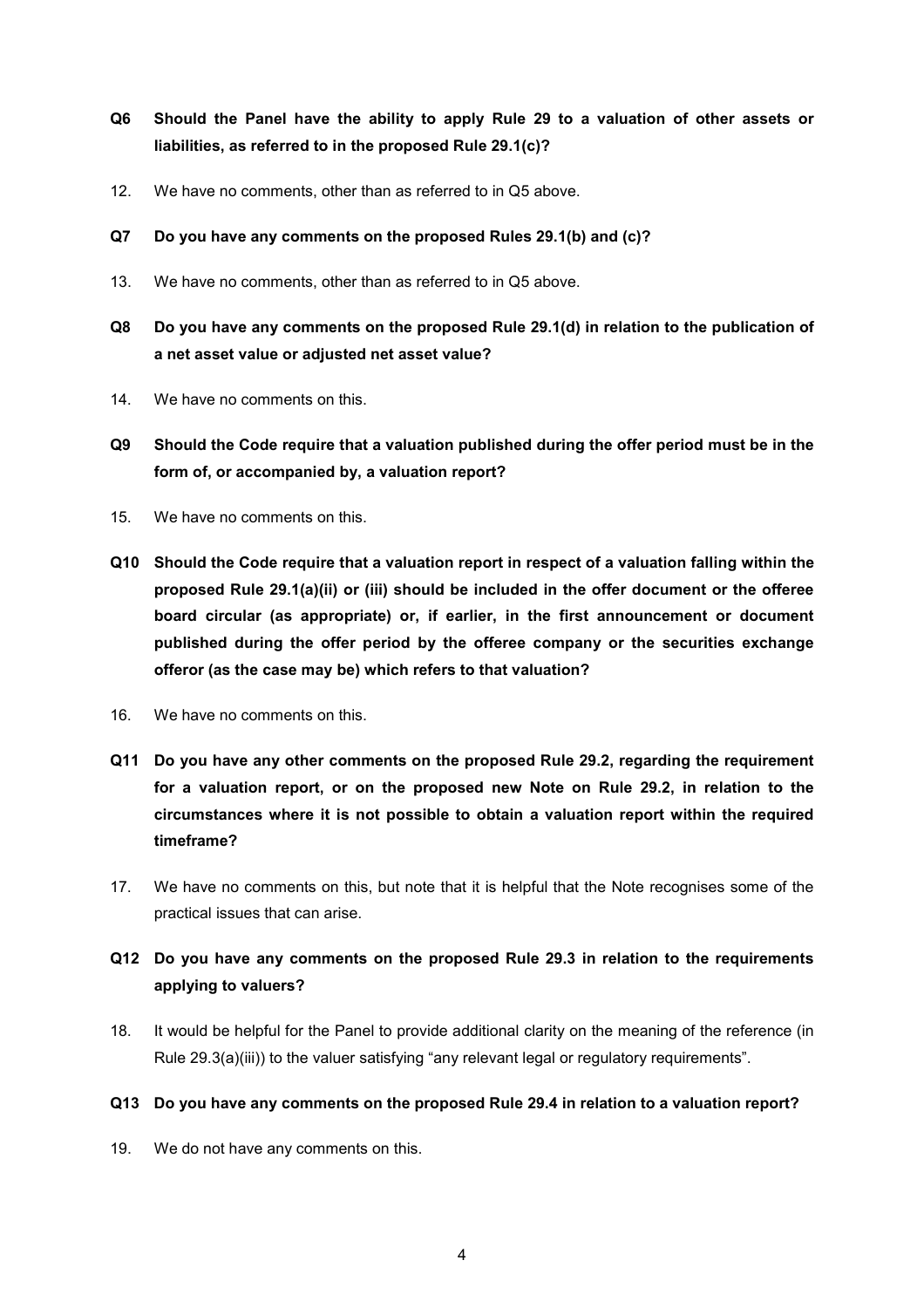## **Q14 Do you have any comments on the proposed Rule 29.5 in relation to "no material difference" statements?**

- 20. The requirement for the directors of the offeror or offeree company to obtain confirmation from the valuer that an updated valuation would not be materially different is likely to be problematic in practical terms and we would query whether valuers would be able to give such a confirmation without, in practice, effectively repeating the valuation. It is not clear to us why the approach taken in the ESMA Recommendations (i.e. only requiring that confirmation be given by the issuer) is not sufficient for the purposes of Rule 29 or on what basis the distinction has been made – where a valuation report has been included in a prospectus, that is also a valuation given by the valuer but it is accepted that (for prospectus purposes) the no material change statement need only be given by the issuer. Alternatively, we would suggest that there is a specified period (for example three months from the date of the original report) during which the confirmation could be given by the issuer without the need for an additional confirmation from the valuer.
- **Q15 Do you have any comments on the proposed Rule 29.6 in relation to the requirement to give an estimate of the amount of the potential tax liability which would arise upon a sale of the assets?**
- 21. We have no comments on this.
- **Q16 Do you have any comments on the proposed Rule 29.7 in relation to information in valuation reports which could constitute a profit forecast?**
- 22. We have no comments on this.
- **Q17 Do you have any comments on the proposed Rule 29.8 in relation to the valuation by one party to an offer of another party's assets?**
- 23. We have no comments on this.
- **Q18 Do you have any comments on the consequential amendments to the Code proposed in Section 9(d) of the PCP?**
- 24. We have no comments on this. However, as a general comment, it would be helpful to understand whether any transitional arrangements are proposed.